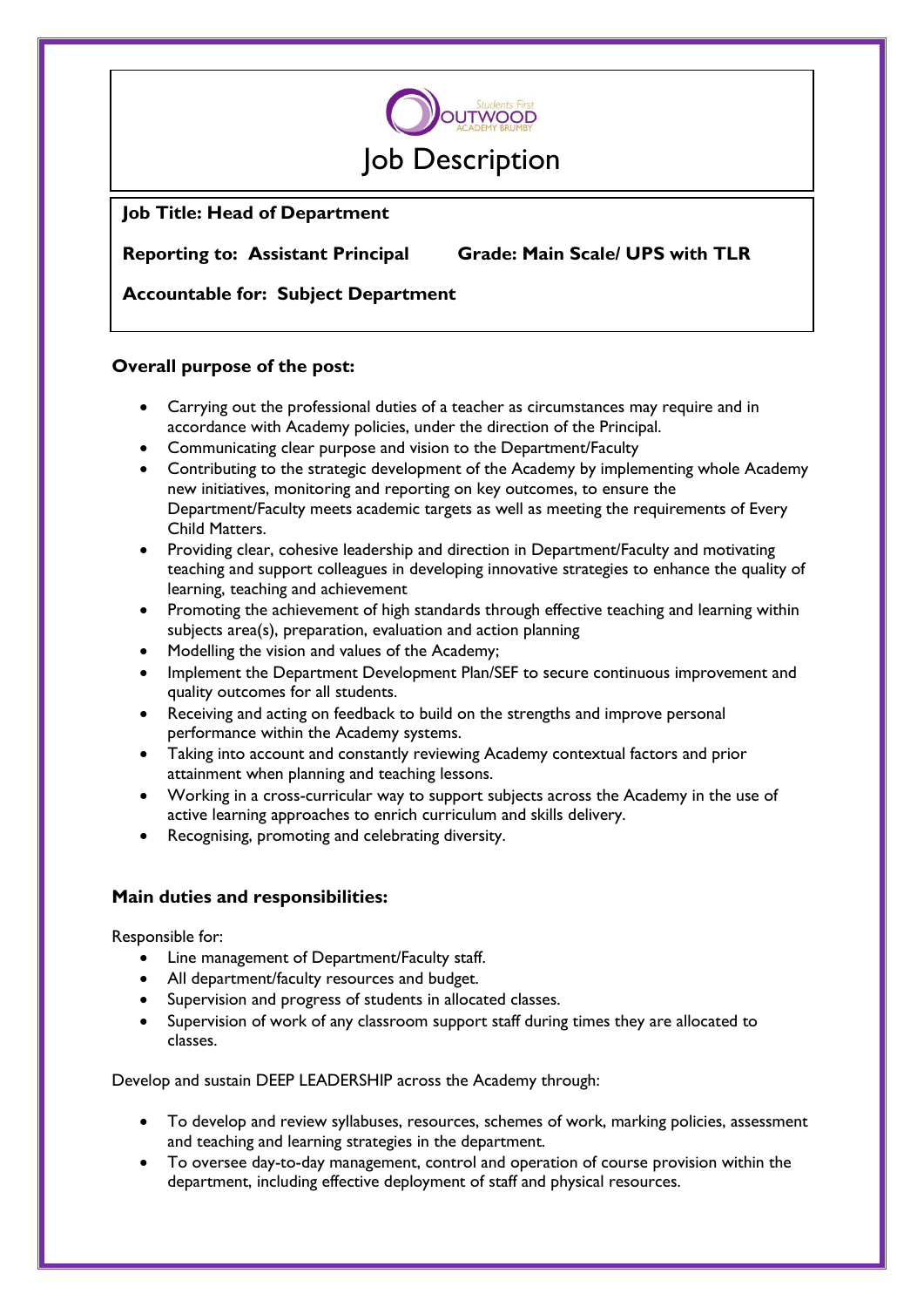- To actively monitor and follow up pupil progress
- To work with the Vice Principal to ensure that staff development needs are identified and that appropriate programmes are designed to meet such needs.
- To be responsible for the efficient and effective deployment of the Department's support staff.
- To undertake Performance Management Review(s) and to act as reviewer for a group of staff within the designated department.
- To make appropriate arrangements for classes when staff are absent, ensuring appropriate cover within the department, liaising with the cover supervisor/relevant staff to secure appropriate cover.
- To participate in the interview process for teaching posts when required and to ensure effective induction of new staff in line with school procedures.
- To be responsible for the day-to-day management of staff within the designated department and act as a positive role model.
- To manage the available resources of staff, finance, space and equipment efficiently within the limits, guidelines and procedures laid down; including deploying the department budget.
- Maintain a departmental portfolio with evidence of departmental data, targets and trends.
- Be aware of targets for raising attainment within the Academy context.
- Lead on the development of the Department SEF.
- Champion best practice, demonstrating teaching skills and leadership qualities necessary to command respect, and encourage commitment to raising standards.
- Identify and applaud areas of success for individual teachers and the Department.
- Help create an effective team by promoting collective approaches to problem-solving and curricular development.

Develop and sustain DEEP LEARNING across the Academy through:

- To liaise with the Vice Principal to ensure the delivery of an appropriate, comprehensive, high quality and cost-effective curriculum programme which complements the Academy Development Plan.
- To be accountable for the development and delivery of the Department's curriculum.
- To keep up to date with and respond to national developments in the subject area and teaching practice and methodology.
- To produce an annual examinations analysis and department review as part of the school's self-evaluation cycle.
- Help devise, implement and monitor SoW to ensure they focus on consistent and effective learning and teaching to produce progression for all.
- Analyse and interpret data on students' attainment and action plan accordingly, reviewing with teachers their assessments of progress for classes, groups and individuals.
- Work to student targets and ensure that progress is tracked through a range of strategies.
- Take account and review Academy contextual factors and prior attainment when planning and teaching lessons.
- Reflect on the success of teaching strategies, individual lessons and SoW in meeting the needs of students.
- Apply current guidelines on effective learning and teaching.
- Take part in coaching and mentoring programmes to support colleagues and develop own practice.
- Strive for outstanding lessons.
- Deliver interactive lessons with students.
- Provide good quality assessment using formative and summative methods in conjunction with the Academy's AfL policy.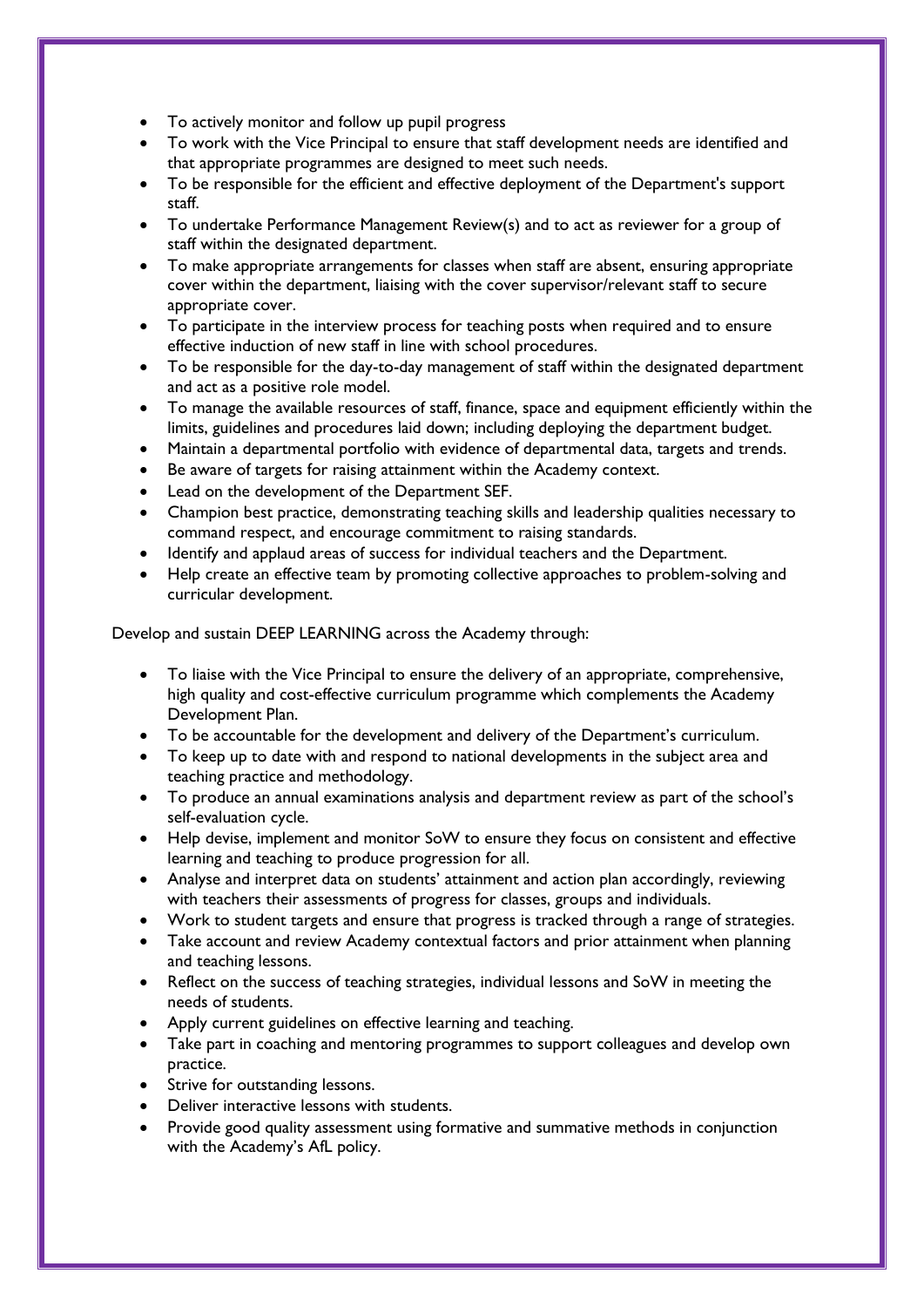Develop and sustain DEEP EXPERIENCE across the Academy through:

- To establish the process of the setting of targets within the department and to work towards their achievement.
- To ensure that all members of the department are familiar with departmental aims and objectives within the framework of the Academy Development Plan.
- To disseminate information from HoF/HoD meetings.
- To ensure effective communication/consultation as appropriate with the parents of pupils.
- To liaise with partner schools, higher education, industry, examination boards, awarding bodies and other relevant external bodies.
- To represent the department's views and interests.
- Be responsible for identifying and reporting issues and developing solutions.
- Develop communications and training with staff in Department/ Faculty methodology.
- Develop use of ICT within the curriculum.
- Provide means of gathering information for Self Evaluation: Student Voice, questionnaires, view points of stakeholders, and use opportunities for co-construction of the curriculum.
- Take responsibility for co-ordination, planning and execution of Immersion Days.
- Adapt lessons and identify next steps in response to evaluation of student progress.
- Set effective homework and extension work to encourage and enliven student learning.
- Ensure differentiation and personalisation of learning for all students.
- Be aware of the KS2 curriculum and the standards of progression and attainment for KS3 students.
- Co-ordinate displays with regards to events, opportunities and work which promote the Department/Faculty/Academy.

Develop and sustain DEEP SUPPORT across the Academy through:

- To comply with the Academy's Child Safeguarding Procedures and to report concerns to the Designated Child Protection Officer.
- To ensure the Behaviour Management system is implemented in the department so that effective learning can take place.
- Take the leading role in upholding standards of behaviour and classroom management within the classroom and the schools environment.
- Through the role, develop systems which address the social health of students to raise standards.
- Promote the consistent and fair use of the Consequences system within the classroom and the Academy environment.
- Be the first line of contact for parents and carers concerns with regard to their child's performance and well-being.
- Perform the duties of a Vertical Mentor Tutor if required, including the provision of Information, Advice and Guidance for students.
- Ensure that the department supports the Academy's implementation of all current statutory requirements e.g. DDA, SEN, Child Protection, ECM.

This job description will be reviewed annually and may be subject to amendment or modification at any time after consultation with the postholder. It is not a comprehensive statement of procedures and tasks, but sets out the main expectations of the Academy in relation to the postholder's professional responsibilities and duties. Elements of this job description and changes to it may be agreed at the request of the Principal or the incumbent of the post.

This post is subject to the current conditions of employment for Class Teachers contained in the School Teachers' Pay and Conditions Document, the 1998 School Standards and Framework Act,